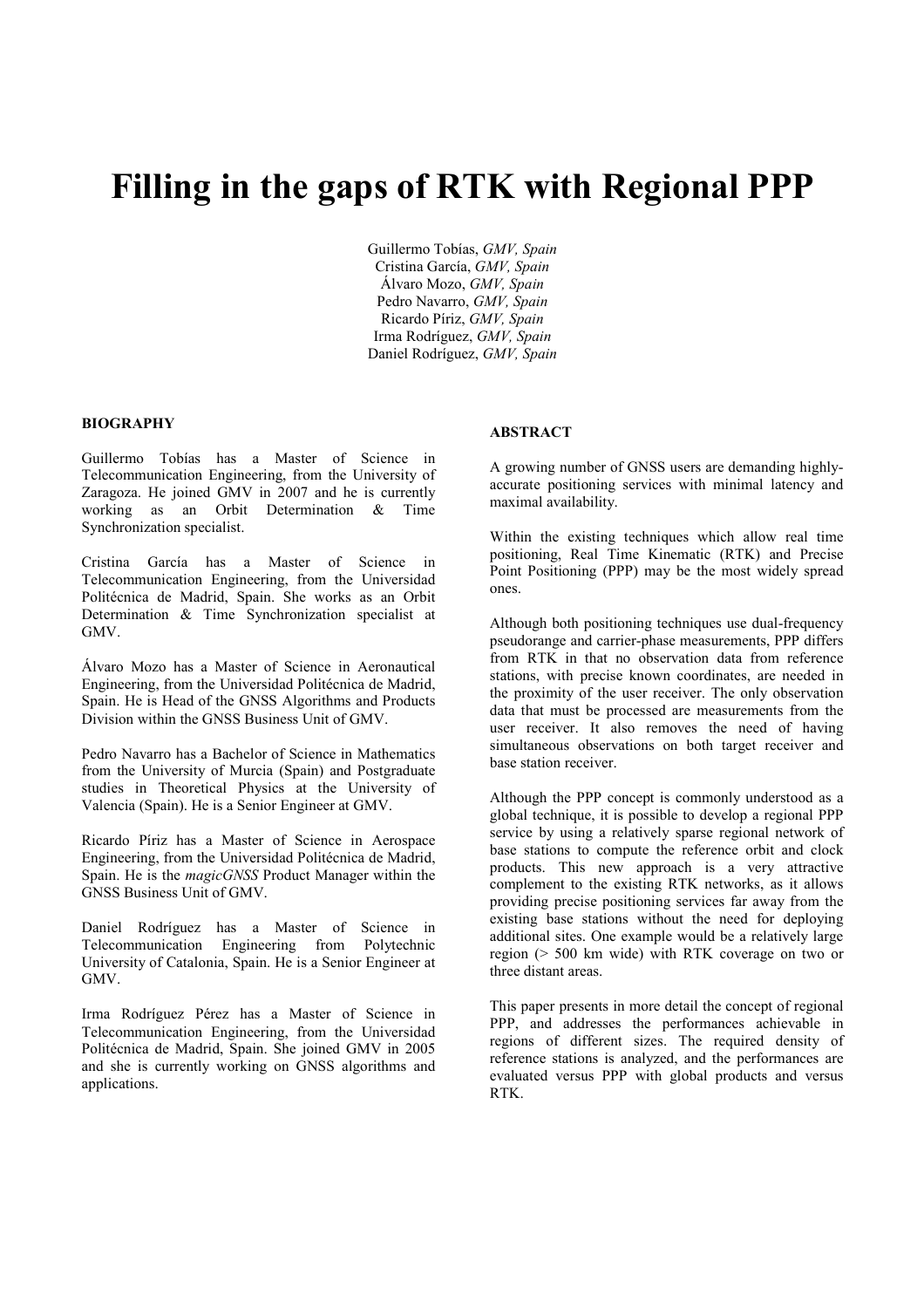# REAL TIME KINEMATIC

RTK (Real Time Kinematic) is a differential positioning method, developed in the early 1990's, based on the use of dual-frequency carrier phase measurements of the GNSS (GPS, GLONASS, QZSS, COMPASS, etc) signals where a base station receiver at a well known, calibrated location transmits signal corrections in real time to one or several rover receivers.

RTK corrections compensate atmospheric delay, orbital and clock errors, etc, increasing positioning accuracy up to the centimeter level.

RTK is a technique employed in applications where precision is mandatory; it is not only used as a precision positioning tool, but also in automatic machine guidance activities such as precision farming.

The positioning determination process begins with a preliminary ambiguity resolution. This is a crucial aspect of any kinematic system, particularly in real-time where the velocity of a rover receiver should not degrade either the achievable performance or the system's overall reliability.

The correction data is typically sent via UHF or spread spectrum radios that are built specifically for wireless data transfer. The corrections from the base station receiver can be sent to an unlimited number of rovers.

One of the main limiting factors of RTK is the maximum distance, in terms of acceptable performances, between the base station and the rover, so it implies having a rather large density of base stations to ensure a proper coverage in large areas. The variability of both the troposphere and the ionosphere introduces systematic errors which limit this maximum allowable distance for obtaining precise positioning to 10 or 20 km.

In order to tackle this distance problem, the concept of Virtual Reference Station (VRS) was introduced in the year 2000 [1]. VRS allows performing RTK positioning in reference station networks with distances of up to 40 km. The idea is to generate Virtual Reference Stations which simulate a local base station close to the user receiver. Thus, the errors cancel out better than by using a more distant base station. However, even 40 km distance between base stations may still imply a rather large station density for big areas.

## PRECISE POINT POSITIONING

PPP is a position location process which performs precise position determination using ionosphere-free measurements, obtained from the combination of undifferenced, dual-frequency observations coming from

a single GNSS receiver, together with detailed physical models and corrections, and precise GNSS orbit and clock products calculated beforehand (for example products from IGS, the International GNSS Service). The quality of the reference orbits and clocks used in PPP is critical, as they are both two important error sources in GNSS positioning.

Apart from observations and precise reference products, PPP algorithm also needs several additional corrections which mitigate systematic effects which lead to centimeter variations in the undifferenced code and phase observations, for example phase wind-up corrections, satellite antenna offsets, station displacements due to tides (earth and oceanic), etc.

At a given epoch, and for a given satellite, the simplified observation equations are presented next:

$$
l_P = \rho + c(b_{Rx} - b_{Sat}) + Tr + \varepsilon_P \tag{1}
$$

$$
l_{\emptyset} = \rho + c(b_{Rx} - b_{Sat}) + Tr + N\lambda + \varepsilon_{\emptyset}
$$
 (2)

Where:

 $l<sub>P</sub>$  is the ionosphere-free combination of L1 and L2 pseudoranges

 $l\phi$  is the ionosphere-free combination of L1 and L2 carrier phases

 $b_{Rx}$  is the receiver clock offset from the reference (GPS) time

 $b_{Sat}$  is the satellite clock offset from the reference (GPS) time

 $c$  is the vacuum speed of light

 $Tr$  is the signal path delay due to the troposphere

 $\lambda$  is the carrier combination wavelength

 $N$  is the ambiguity of the carrier-phase ionosphere-free combination (it is not an integer number)

 $\varepsilon_P$  and  $\varepsilon_\phi$  are the measurement noise components, including multipath and other effects

 $\rho$  is the geometrical range between the satellite and the receiver, computed as a function of the satellite  $(x_{Sat}$ ,  $y_{\text{Sat}}$ ,  $z_{\text{Sat}}$ ) and receiver  $(x_{\text{Rx}}, y_{\text{Rx}}, z_{\text{Rx}})$  coordinates as:

$$
\rho = \sqrt{(x_{Sat} - x_{Rx})^2 + (y_{Sat} - y_{Rx})^2 + (z_{Sat} - z_{Rx})^2}
$$
 (3)

The observations coming from all the satellites are processed together in a process that solves for the different unknowns; the receiver coordinates, phase ambiguity terms, the receiver clock offset and the zenith tropospheric delay.

Most implementations of PPP algorithms use a sequential filter in which the process noise for the coordinates is adjusted depending on the receiver dynamics, the time evolution of the clock is more or less unconstrained (white noise with a high sigma), and the process noise for the tropospheric delay is adjusted to standard tropospheric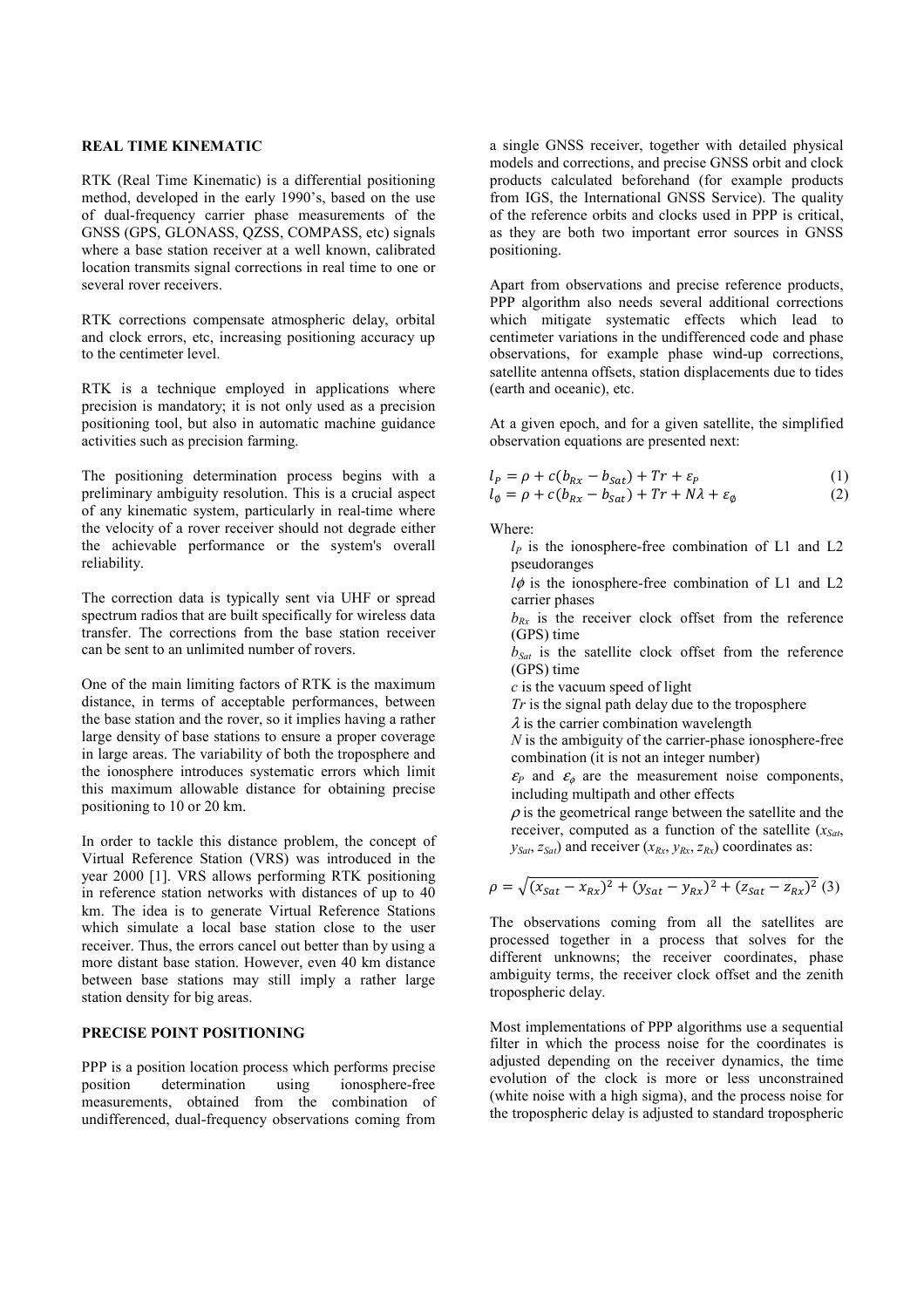activity. In the case of phase ambiguities, they are considered as a constant per pass.

Other implementations feature a batch algorithm instead, and therefore no process noise has to be modeled. In this case, the receiver clock offset is estimated at every and therefore no process noise has to be modeled. In this case, the receiver clock offset is estimated at every measurement epoch, the coordinates are adjusted for all the observation interval (static mode) or per epoch (kinematic mode), the troposphere is estimated at regular (kinematic mode), the troposphere is estimated at regular fixed intervals and the ambiguities are also estimated per pass.

Given that PPP is not a differential technique, it cannot resolve integer carrier phase ambiguities (at least, without new enhancements). Hence, it cannot converge to a precise solution in a short time, as other techniques do (RTK, for instance), and requires longer observation times for static positioning. (RTK, for instance), and requires longer observation<br>times for static positioning.<br>PPP has been normally conceived as a global service,

taking into account that the orbit and clock products are themselves global. This assumption can only be considered valid as long as the tracking network used for the computation of the precise products has worldwide coverage.

Under the previous assumption, good visibility of the Under the previous assumption, good visibility of the satellites along all their orbits can be expected, and the accuracy of the orbit and clock estimations does not accuracy of the orbit and clock estimations does not depend on the receiver location. This approach may lead to some limitations as there are mainly two options in order to fulfill the global coverage:

- 1. To deploy a global stations tracking network. This may be complex for political and logistic reasons for example, and possibly too expensive to operate for a regional service provider, whose target may not necessarily be to guarantee a global positioning service.
- 2. To relay on an external precise orbit and clock product provider. This may limit accuracy, real time capabilities and multisystem approaches. For instance, the IGS products (ultra (ultra-rapid, rapid, or final) are widely used due to their known high accuracy, however the IGS does not currently provide GLONASS clocks. Furthermore, oficial IGS products (IGS Real Time Pilot Project, *http://www.rtigs.net/*, provide precise ephemeris corrections with few seconds latency) have a latency of several hours, which makes them not valid for real-time PPP.

In the frame of this paper, and taking advantage of magicGNSS [2] tool, GMV has tackled the previously mentioned limitations by using their own precise GPS and time PPP.<br>king advantage of<br>led the previously<br>wn precise GPS and GLONASS orbits and clocks products products based on local tracking networks composed of IGS stations.

#### REFERENCE PRODUCTS FOR PPP RODUCTS

PPP positioning performances are directly related to the accuracy of the reference GNSS orbit and clock products. Therefore, prior to the performance comparison between PPP and RTK, the process followed for the generation of the precise satellite orbits and clocks used in regional PPP will be explained. A complex process as it implies facing the challenge of generating products for a real time PPP service. to the performance comparison between<br>he process followed for the generation of<br>te orbits and clocks used in regional PPP<br>l. A complex process as it implies facing<br>generating products for a real time PPP

For the past years, GMV has been developing an For the past years, GMV has been developing an infrastructure for the generation of precise GPS and GLONASS orbits and clocks with very low latency in a GLONASS orbits and clocks with very low latency in a first step, and in real time in a second step. A high-level layout of the infrastructure is shown in Figure 1.



## Figure 1 Product Generation Infrastructure Highlevel Layout

This process retrieves, from a worldwide station network, via Networked Transport of RTCM via Internet Protocol via Networked Transport of RTCM via Internet Protocol (NTRIP) (http://igs.bkg.bund.de/ntrip/ntriphomepage), dual-frequency code and phase measurements in real time. dual-frequency code and phase measurements in real time.<br>Once collected, they are pre-processed also in real time by

a Pre-Processing and Validation module (PPV), which then makes iono-free and geometry-free measurements available to the different algorithms.

The reference product generation is based on an Orbit Determination and Time Synchronisation (ODTS) process, The reference product generation is based on an Orbit Determination and Time Synchronisation (ODTS) process, which runs every 15 minutes. The ODTS processes 2 days of data in every execution, and provides updated satellite of data in every execution, and provides updated satellite orbits and other estimated parameters (such as phase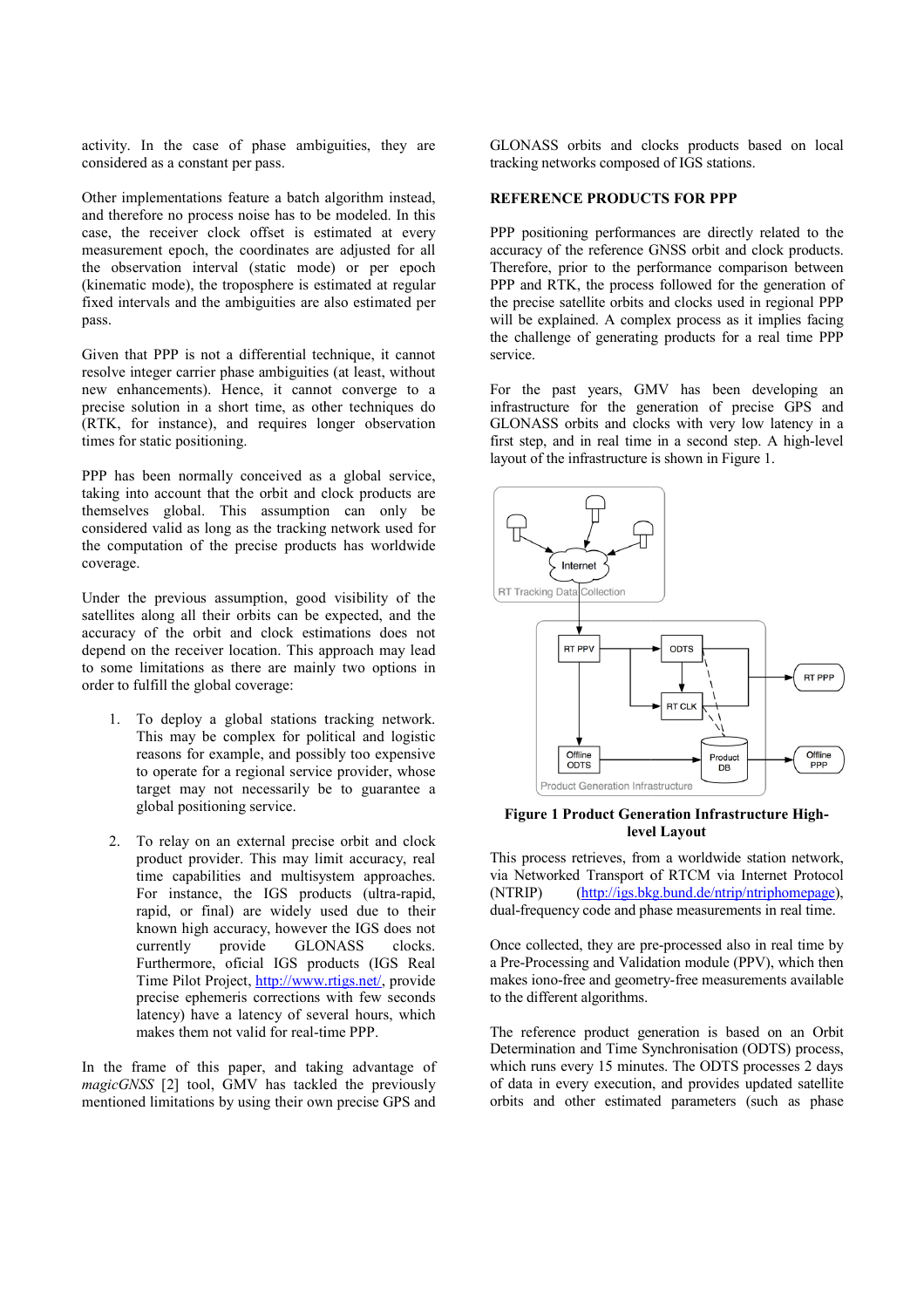ambiguities, station tropospheric zenith delays and Earth orientation parameters).

In parallel to the ODTS, another process called RT\_CLK estimates the satellite clocks in real time taking as input the pre-processed observations coming from PPV and the outputs from the last ODTS execution. There is a small ambiguities, station tropospheric zenith delays and Earth<br>orientation parameters).<br>In parallel to the ODTS, another process called RT\_CLK<br>estimates the satellite clocks in real time taking as input the<br>pre-processed observ associated to the time that the algorithm waits for the arrival of the measurements from the station through the Internet; typically one or two seconds.

Both GPS and GLONASS satellites are processed together, in order to ensure a consistent solution. It is necessary to estimate an inter-channel bias when processing GLONASS data. This must be done in order to compensate for the different internal delays in the pseudorange measurements through the GLONASS receiver, associated to the different frequencies used by the different satellites. Otherwise the station clock estimate would not be coherent with the pseudoranges. It has been observed that in GPS data this effect is much smaller and therefore negligible; normally it is not necessary to estimate such an inter-channel bias for GPS data. data. This must be done in order to compensate for the different internal delays in the pseudorange measurements through the GLONASS receiver, associated to the different frequencies used by the different satellites. Other

The real-time orbits and clocks are available as a data The real-time orbits and clocks are available as a data stream to real-time processing algorithms (such as real-time PPP), and stored in standard formats (SP3, clock RINEX) to be used as GPS plus GLONASS reference products for magicGNSS PPP service.

The products generated this way contribute to the IGS Real Time Pilot Project since 2010, and are also used to feed GMV's PPP service, part of the web application magicGNSS [3]. ducts generated this way contribute to the IGS Real<br>lot Project since 2010, and are also used to feed<br>PPP service, part of the web application<br>WSS [3].<br>al time orbit and clock reference products<br>ances versus IGS rapid prod

The real time orbit and clock reference products performances versus IGS rapid products can be seen in Figure 2. It covers the period since mid 2010 till July 2011.



Figure 2 GMV's Real Time products VS IGS

The clock RMS stays around 0.3 ns and the 15 minute prediction orbit error stays around 6 cm.

offline ODTS process running in off-line post-processing mode with a latency of 2 days and specific setup, which mode with a latency of 2 days and specific setup, which allows the generation of more precise products than the real time ones. When available, such products are then real time ones. When available, such products are then used for off-line PPP in replacement of the ones generated previously in real time. As it is also represented in Figure 1, there is also an



Figure 3 Orbit comparison between IGS products and off-line GPS products for 2011.



#### Figure 4 Clock comparison between IGS products and Clock and line products for 2011. off-line GPS products for 2011.

The comparison of the off-line products with the IGS for a typical day is shown in Figure 3 for orbit and in Figure 4 for clocks. In this case the typical orbit performances are for clocks. In this case the typical orbit perform<br>around 3cm, and clock accuracy is around 0.2ns.

The network used, which is represented in Figure 5, provides global coverage and some redundancy to cover the relatively frequent (especially from some stations) outages of the real-time data streams. The different colours indicate the number of stations (also called Depth-of-Coverage or DOC) that are tracking a satellite when it is flying over a particular location. vides global coverage and some redundancy to cover<br>relatively frequent (especially from some stations)<br>ages of the real-time data streams. The different colours



Figure 5 NTRIP Tracking Station Network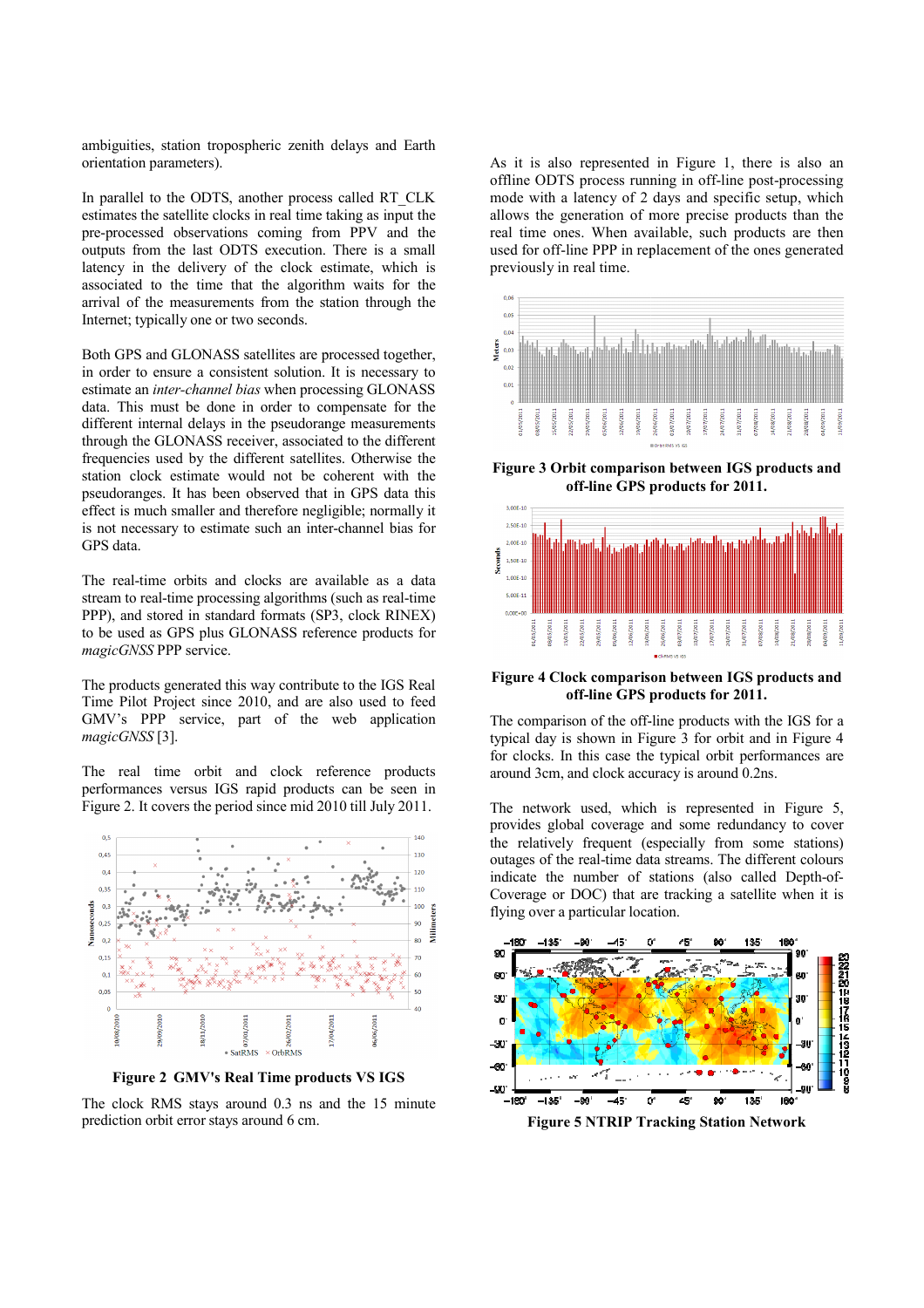Together with the comparison of the off-line reference products with IGS rapid products, their quality is also assured by performing PPP for several IGS stations of known coordinates, over 1 day observation period.



Figure 6 Static PPP Performances VS IGS coordinates (24-hours)

Figure 6 shows the positioning performances for 9 IGS stations with respect to the published IGS coordinates. It can be seen that the accuracy of the PPP solution is around 1 cm, both for GPS and GPS+GLONASS. This result illustrates the good quality of the reference products (both for GPS and for GLONASS) as well as the level of performances of the PPP algorithm.

The content of this paper focuses on the regional PPP concept, and therefore, the GPS plus GLONASS reference products for magicGNSS PPP have not been used in the analyzed cases due to their worldwide coverage. However, GMV's product generation infrastructure has been used to generate the regional reference products used throughout this paper, and it will be explained in the following section.

# GLOBAL VS REGIONAL PPP

The accuracy of the satellite clocks and orbits is probably one of the most important factors affecting the quality of the PPP solution. This does not necessarily mean that the accuracy of these reference products has to be global, it is only necessary to ensure their quality in the proximity of the target receiver.

This fact makes it therefore feasible for a regional PPP service provider to obtain highly accurate reference products with local applicability based on GNSS observations from a reduced set of local stations, without having to rely on the availability of global reference products coming from external providers, nor investing a large budget on a global tracking network infrastructure.

In this section magicGNSS has been used to generate 2 sets of local reference products for Australia and Brazil, and to compare PPP performances in both countries when using as reference products, precise clock and orbits coming from the regional solution and IGS final products.

The first scenario compares the coordinates of ALIC, XMIS and PIMO stations obtained by means of 2 PPP, one using IGS final products and the second one using as reference products the orbit and clock outputs obtained from an ODTS process based on the observations coming from a regional network (5 IGS stations, the yellow station is the master station which determines the time reference).



Figure 7 Australian Regional Tracking Station Network.

The coordinate comparison statistics in Figure 8 shows how, as the receiver lies further from the local network, the regional PPP performance degrade versus PPP using IGS final products.



Figure 8 Coordinate comparison in Australia

The second scenario compares the coordinates of BRAZ, CONZ and ISPA stations obtained by means of 2 PPP, one using IGS final products and the second one using as reference products the orbit and clock outputs obtained from an ODTS process based on the observations coming from a regional network (5 IGS stations, the yellow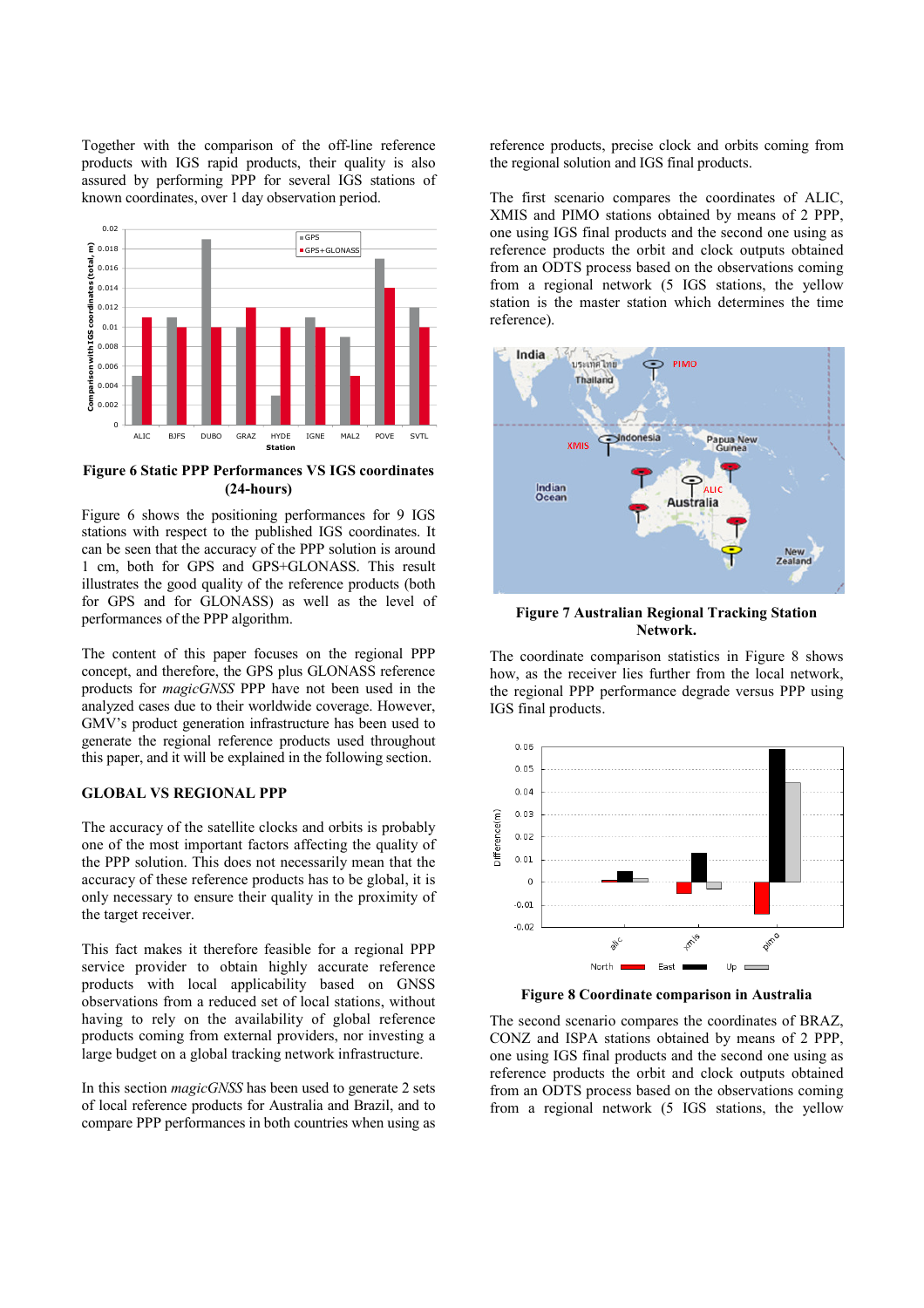station is the master station which determines the time reference).



Figure 9 Brazilian Regional Tracking Station Network

The coordinate comparison statistics in Figure 10 show how, as the receiver lies further from the local network, the regional PPP performance degrade versus PPP using IGS final products.



Figure 10 Coordinate comparison in Brazil

Only 5 stations have been necessary to ensure comparable performances between regional and global PPP for rather large areas  $(5<sup>th</sup>$  and  $6<sup>th</sup>$  largest countries in the world).

This results show that when trying to obtain high precision performances in a local region, regional PPP technique is a good choice in order to avoid external product data dependence or large investments on global infrastructures, as only a few stations are needed to obtain the desired performances.

Nevertheless, it seems also clear the tradeoff between the regional network coverage and the validity of the PPP solution as the distance from the network increases.

The advantage of not having to ensure global accuracy for the reference products used in regional PPP, allows a regional PPP service provider to take a further step towards its independence from possible external providers, not only for obtaining the reference products (coming from IGS, for instance), but also for the dependency of GNSS constellations.

As an alternative to GNSS constellations (global navigation satellite systems such as GPS, GLONASS, GALILEO or COMPASS), regional satellite navigation systems, such as LCNSS (Low Cost Navigation Satellite System [4]), can be designed for optimizing positioning performances over a certain regional area while minimizing space and ground segment costs. This can be achieved by using geosynchronous orbits and optimizing the constellation parameters (inclination, eccentricity, number of planes, phasing between planes and satellites within each plane) to provide the required performances over the required coverage area.

Unfortunately, the only currently planned autonomous (the Quasi-Zenith Satellite System (QZSS) is an enhancement for GPS, not a fully autonomous satellite navigation system) regional satellite navigation system; IRNSS (the Indian regional Navigational Satellite System), is not yet operational. The first satellite of IRNSS is expected to be launched in last quarter of 2011 according to ISRO (Indian Space Research Organization, www.irnssindia.com ), and therefore, no regional PPP results based on regional satellite navigation system could be presented on this paper.

#### RTK VS PPP IN POST-PROCESSING

Once the performances of regional PPP strategy have been tested against global PPP, it will now be compared with RTK both in post-processing and in real time modes using kinematic data.

The post-processing scenario consists of an open field terrestrial trajectory of around 2.5 km, without obstacles that may reduce the visibility, of around 30 minute of duration. A Topcon Hyper Plus receiver was mounted on the roof of a van and taken on a circular tour near GMV's headquarters in Madrid.

The dataset was recorded on June  $23<sup>rd</sup>$  2010. Figure 11 shows both the rover trajectory and GAP1 base RTK station, located at GMV's roof.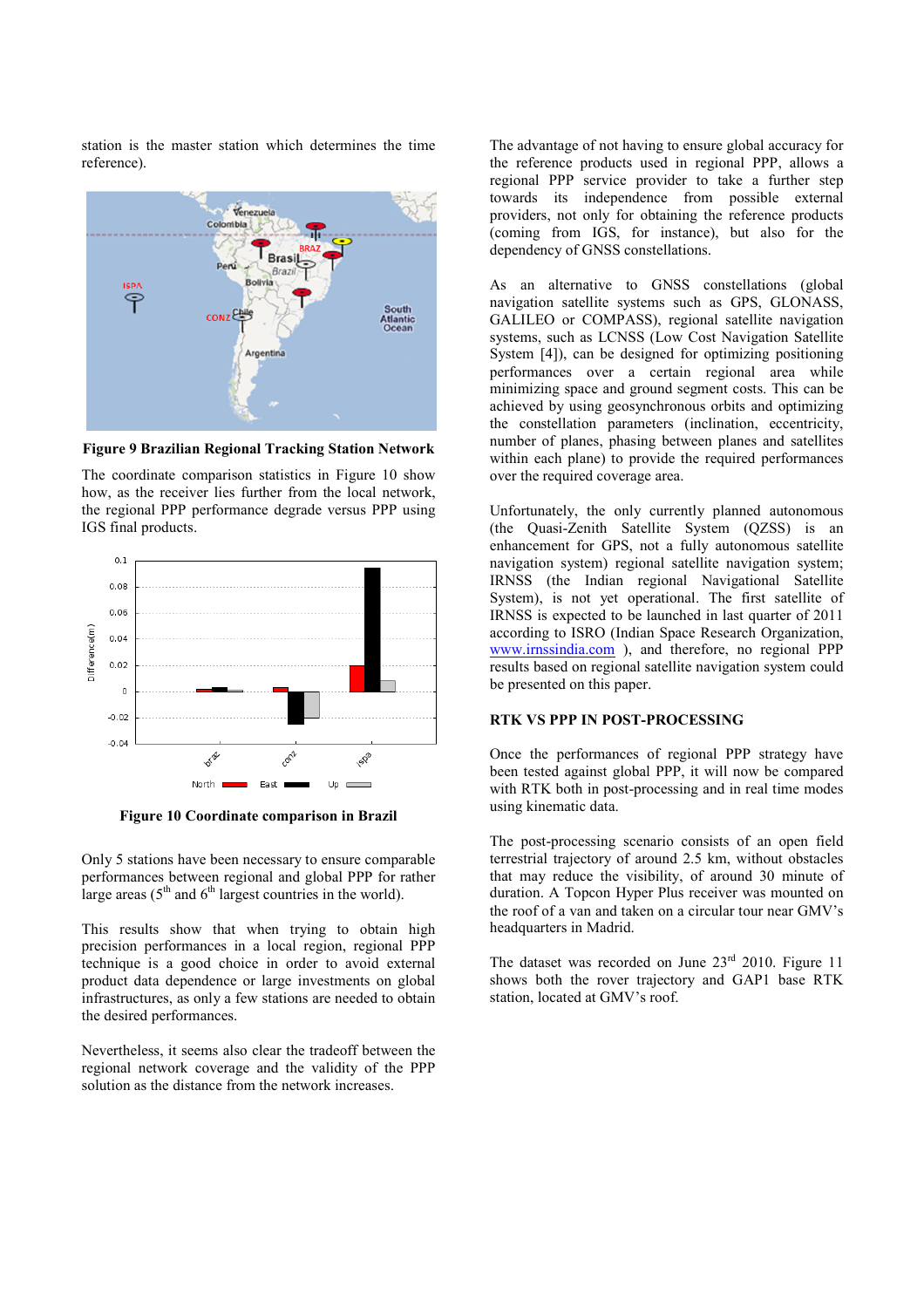

Figure 11 Rover trajectory and GAP1 station

In this case, the regional sensor station network chosen for the regional PPP reference product generation had European coverage and can be seen in Figure 12.

The network is composed of 8 IGS stations in Europe, where WTZR (Wettzell / Germany www.bkg.bund.de) station was used as ODTS time reference for the reference product generation.



Figure 12 European Regional Tracking Station Network.

The rover trajectory was estimated both by means of a regional PPP and RTK using GAP1 as base station. The comparison through time for both RTK and regional PPP trajectories is depicted in Figure 13.



comparison

From Figure 13 it is clear that the performances of the two positioning techniques are comparable (RMS position error in all 3 components is below 3cm), proving that reliable trajectories of a moving receiver can be calculated by means of PPP, using reference clocks and orbits obtained with a regional station network.

The main RTK limitation, which was the principal motivation for this paper, is that in order to ensure high positioning precision, the receiver/rover has to be in the proximity (within a few kilometers distance) of the base station, whereas in the regional PPP strategy, a small set of stations can provide accurate positioning for rather large areas (as shown in the previous section for Australia and Brazil).

In this paper it has been analyzed the RTK performance degradation as the distance between the rover and the base station increases. In order to do so, 5 RTK processes were performed to determine the rover trajectory using as base stations 5 different stations (MADR, EBRE, 3CAN, PENA and VILL). The station positions can be seen in Figure 14.



Figure 14 RTK base stations, Spain and Madrid

Table 1 show the comparison between the trajectory obtained via RTK using GAP1 station (about 1 kilometer from the rover) as base station and the ones obtained when using the other 5 stations as base stations in the RTK process.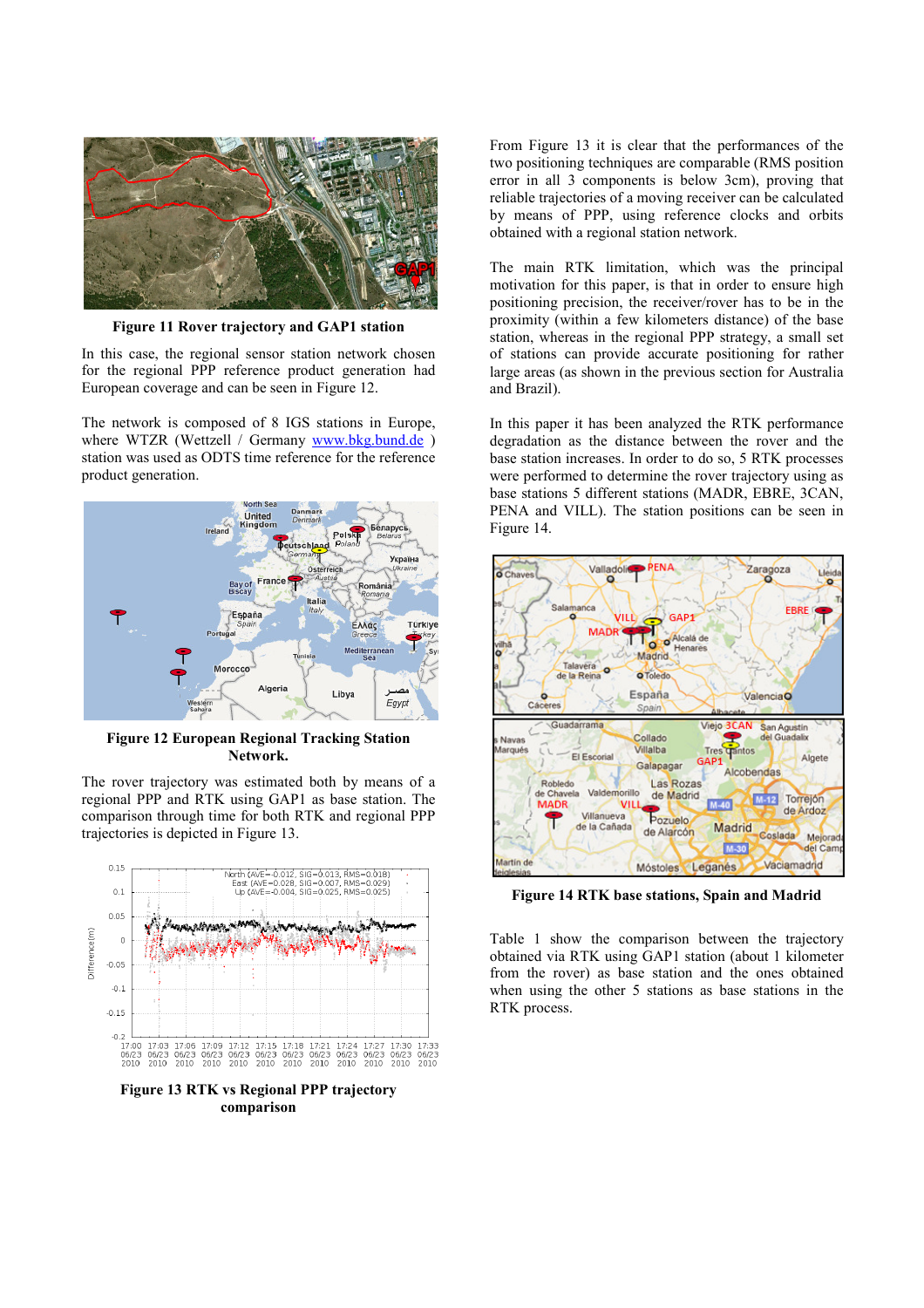|             | <b>Distance to</b><br>GAP1(m) | <b>RMS North</b><br>(cm) | <b>RMS</b> East<br>(cm) | <b>RMS Up</b><br>(cm) |
|-------------|-------------------------------|--------------------------|-------------------------|-----------------------|
| <b>PPP</b>  |                               | 1,8                      | 2,9                     | 2,5                   |
| 3CAN        | 2,5                           | 0,7                      | 0,8                     | 1,4                   |
| <b>VILL</b> | 25                            | 3,0                      | 2,9                     | 3,7                   |
| <b>MADR</b> | 50                            | 4,2                      | 5,4                     | 5,5                   |
| <b>PENA</b> | 116                           | 10,7                     | 6,0                     | 14,7                  |
| <b>EBRE</b> | 360                           | 21,7                     | 14.1                    | 27.3                  |

Table 1 Trajectory comparison w.r.t. RTK with GAP1

It seems quite clear from the obtained results that in a scenario where no base station is available within less that 25 km from the rover/receiver, choosing a regional PPP approach instead of performing an RTK process for obtaining accurate positioning may me a better choice.

### RTK VS PPP IN REAL TIME

The results of the previous section seems to be valid for post-processing applications, but the regional PPP performances vs RTK in a real time scenario are still to be tested, where the convergence time for both methods, differ.

that PPP is not a differential technique, it cannot resolve integer carrier phase ambiguities (at least, without new enhancements). This fact makes the convergence period longer than in RTK.

In order to compare RTK and PPP performances in real time, data coming from GAP1 receiver via NTRIP was processed for around 46 minutes.

For RTK, rtklib tool (www.rtklib.com) was configured to retrieve data from GAP1 and IGNE stations via NTRIP protocol. IGNE was used as base station.



Figure 15 RTK real time scenario in Madrid

For real time PPP, GMV's core infrastructure described in Figure 1 was used to generate the real time reference products with which to perform the PPP. The set of stations used to generate the reference products come

from an NTRIP European network as in the previous section.



Figure 16 RTK vs Regional PPP in real time

Figure 16 compares the estimated coordinates for GAP1 station both with RTK and PPP in real time for the 46 minute observation period. It can be seen how the PPP real time technique require longer convergence time than RTK due to the ambiguity estimation problem.



Figure 17 RTK vs Regional PPP after 35 min

Figure 17 shows how after 35 minutes, real time PPP and RTK have converged to the same position solution with comparable accuracy to the post-processing case.

# CONCLUSIONS AND FUTURE WORK

Regional PPP has shown comparable positioning accuracy to PPP with global products and RTK, both with static and kinematic data.

Together with the obtained performances, regional PPP has shown to be a plausible solution for obtaining high position precision for local environments with minimal investment and external dependency compared to a global PPP service.

Regional PPP concept stands as an enhancement complement for RTK which sparse base station networks.